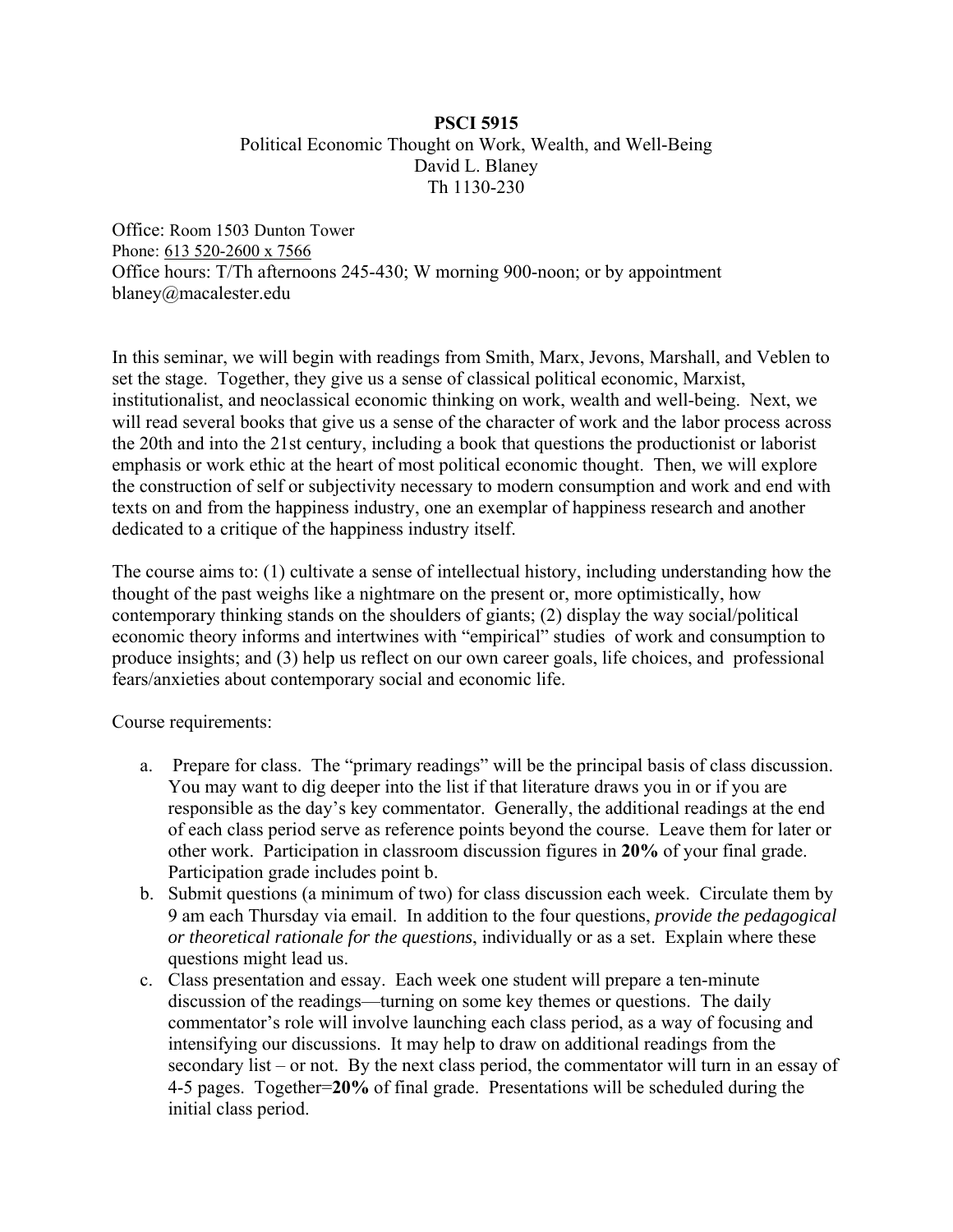- d. Produce an annotated review of the literature for a class period different than the one for which you take responsibility in part c or for some imagined class period that doesn't exist on my syllabus. There are numerous limits to and gaps in my syllabus. Take this as an opportunity to fill in some lacuna in the course. You are welcome to choose an area that supports your own work. These will be shared with the rest of the class, so make them useful to a wider audience. That means your annotations need to connect the texts you review to wider themes. **20%** of the grade
- e. Final paper (approximately 20 pages). **40%** of the grade. Milestones:
	- *Jan 19: Send me a few paragraphs stating your aspirations and intentions for this research project, such as topic, approach or genre, how it supports your graduate work.*
	- *Feb 16: an initial fragment of the paper (5-7 pages) and a discussion of where this fragment fits into the overall project.*
	- *Tues Apr 18: Final paper due*

You may want to acquire these books, though they will be provided online or reserve by the library:

Thorstein Veblen, *Theory of the Leisure Class* (any edition)

Richard Edwards, *Contested Terrain: The Transformation of the Workplace in the Twentieth Century* (Basic Books, 1979)

Immanuel Ness, *Southern Insurgency and the Coming of the Global Working Class* (Pluto, 2016)

Nick Dyer-Witheford, *Cyberpolitics: Global Labor in the Digital Vortex* (Pluto, 2015)

Kathi Weeks, *The Problem with Work: Feminism, Marxism, Antiwork Politics, and Postwork Imaginaries* (Duke University, 2011)

David P. Levine, *Subjectivity in Political Economy: Essays on Wanting and Choosing*  (Routledge, 1998)

Andrew Rossi, *The Labour of Subjectivity: Foucault on Biopolitics, Economy, Critique*  (Rowman and Littlefield, 2016)

Robert Sidelsky and Edward Sidelsky, *How Much is Enough? Money and the Good Life* (Other Press, 2012)

William Davies, *The Happiness Industry*: *How the Government and Big Business Sold us Well-Being* (Verso, 2015)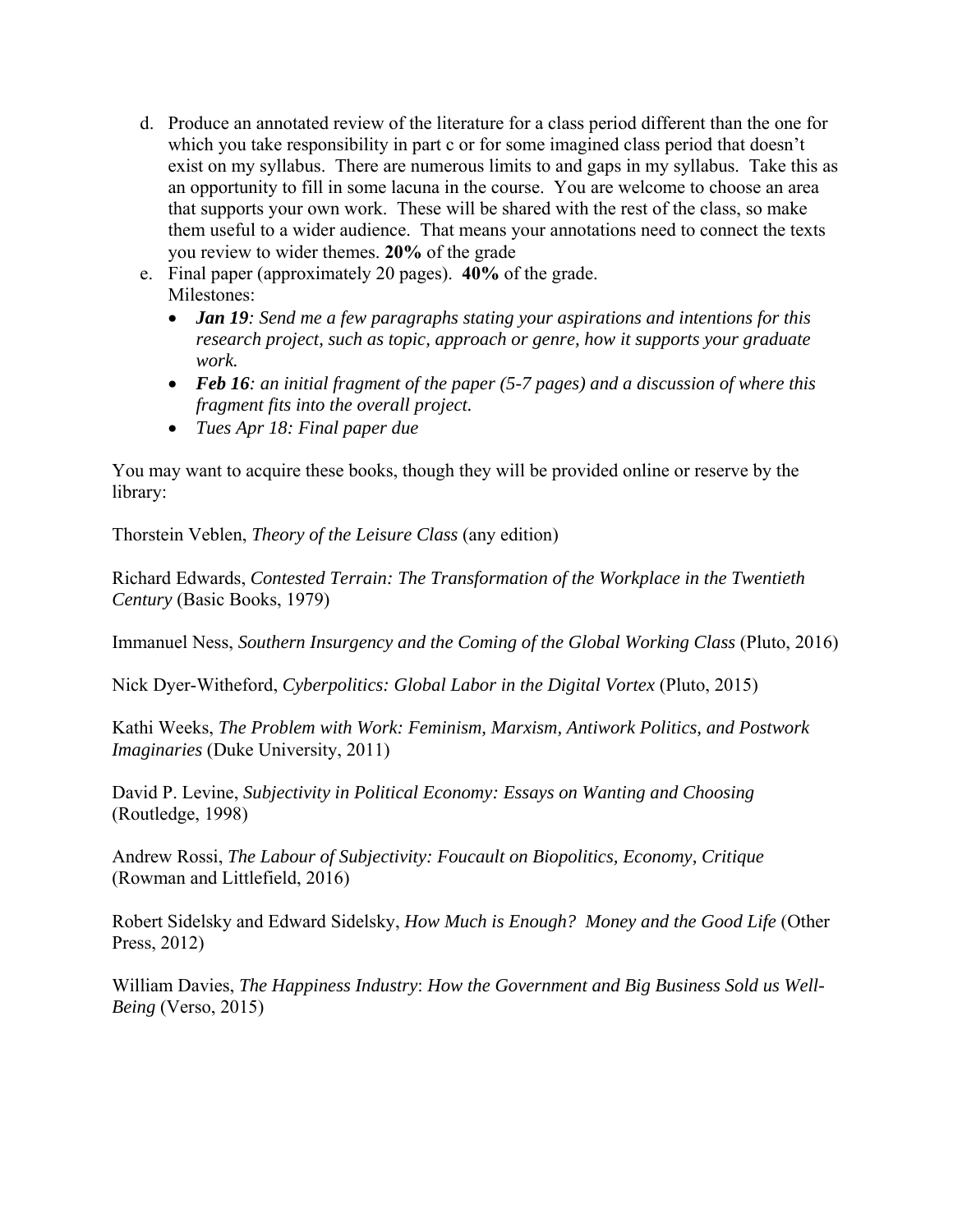*Week 1 (Jan 5) Introductions* 

# **I. History of Thought**

*Week 2 (Jan 12) Smith and Marx: Work and the Cost (and benefits) of Wealth* 

Adam Smith, excerpts from *Lectures on Jurisprudence* and *Theories of Moral Sentiments*  (handout via email)

Smith, *Wealth of Nations*, Vol/ I: Book 1 (chapters 1-5); Book 2 (Introduction and Chapter 3); Book 3 (chapter 1)

Marx, section on "Estranged labor," from *Economic and Philosophic Manuscripts*

Marx, *Capital*, Vol. I, on the labor process and the production of surplus value, Tucker, ed., *The Marx-Engels Reader*, 329-84 [Part II, Chapter IV: "The General Formula for Capital" (beginning of that until "M-C-M is therefore in reality . . ."; Chapter VI: "The Buying and Selling of Labour-Power"; Part VII, Chapter VII: "The Labour-Process and the Process of Producing Surplus-Value"; Chapter X: "The Working-Day"

James Caporaso and David P. Levine, *Theories of Political Economy* (Cambridge, 1992), Chapter 2, "The Classical Approach," and Chapter 3, "Marxian Political Economy"

Additional readings on Smith and Marx:

Spencer J. Pack, *Aristotle, Adam Smith, and Karl Marx* (Edward Elger, 2010)

Richard Teichgraber III, "*Free Trade" and Moral Philosophy* (Duke, 1986)

Istvan Hont and Michael Ignatieff (eds) *Wealth and Virtue: The Shaping of Political Economy in the Scottish Enlightenment* (Cambridge, 1983)

Ronald Hamowy, *The Scottish Enlightenment and the Theory of Spontaneous Order* (University of Illinois, 1987)

David Harvey, *A Companion to Marx's Capital* (Verso, 2010)

Istvan Meszaros, *Marx's Theory of Alienation* (Harper, 1970)

Schlomo Avineri, *Social and Political Thought of Karl Marx* (Cambridge, 1968), chapters 3 and 4

Carol Gould, *Marx's Social Ontology* (MIT, 1978), chapters 2 and 3

Moishe Postone, *Time, Labor, and Social Domination* (Cambridge, 1993)

Ben Fine and Laurence Harris, *Rereading Capital* (Columbia, 1979), chapters 2 and 3

*Week 3 (Jan 19) Jevons and Marshall: Rethinking Value and the Costs and Benefits of Work and Consumption*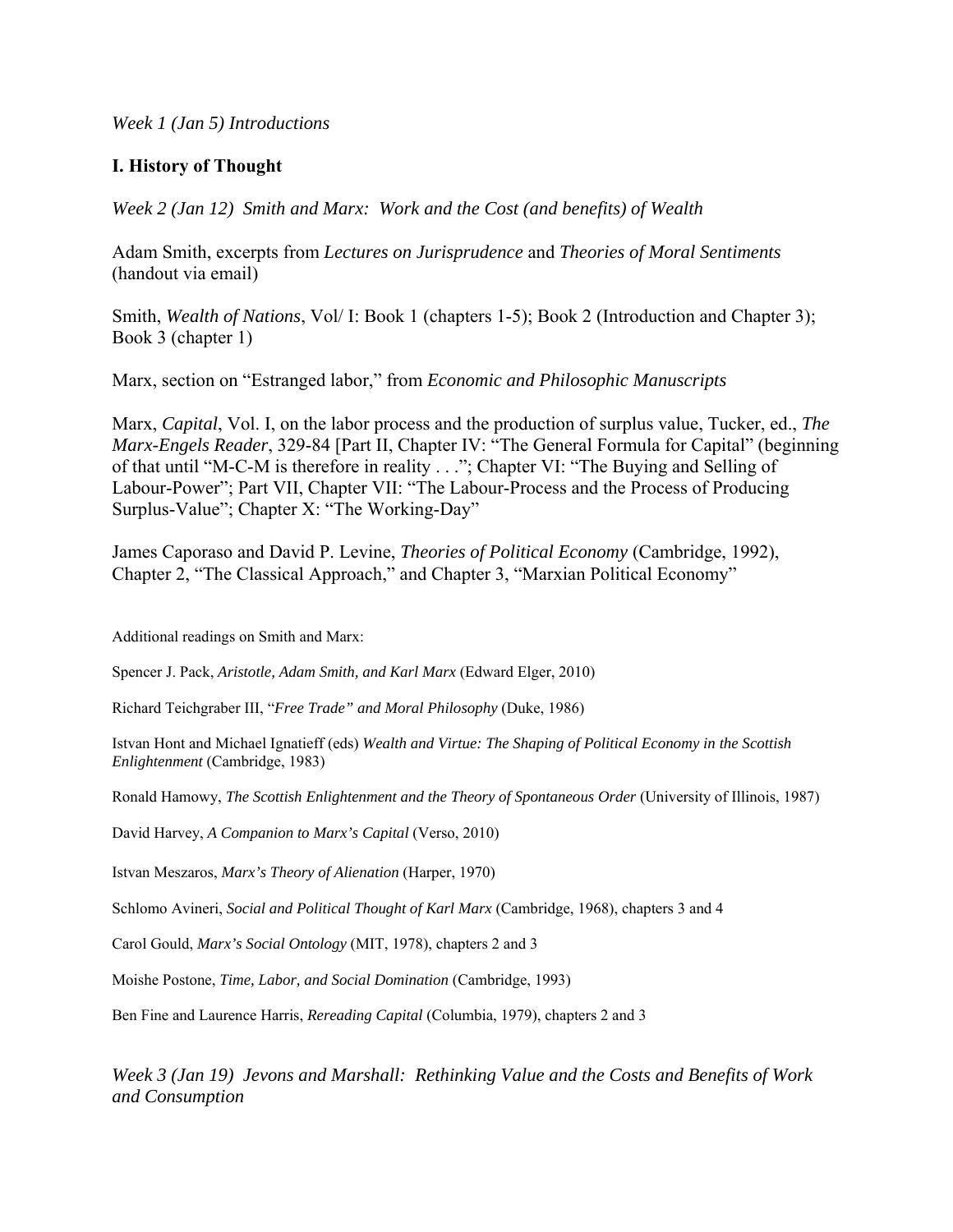W. Stanley Jevons, *Theory of Political Economy*, chapter 1 (1-16, 23-7); chapter 2 (28-36); chapter 3 (37-61); chapter 5 (pp. 167-74; 178-83; 203-9)

Alfred Marshall, *Principles of Economics*, 8<sup>th</sup> edition, Book I (Chapters 1 and 2); Book II (chapter 3); Book III (Chapters 1-4); Book IV (chapter 6, 8-10)

James Caporaso and David P. Levine, *Theories of Political Economy* (Cambridge, 1992), Chapter 4, "Neoclassical Political Economy"

Additional readings on Jevons, and Marshall:

Harro Maas, *William Stanley Jevons and the Making of Modern Economics* (Cambridge University, 2005), chapters 6 and 8

Bert Mosselmans, *William Stanley Jevons and the Cutting Edge of Economics* (Routledge, 2007), chapters 2 and 3

Phillip Mirowski, *Machine Dreams: Economics Becomes a Cyborg Science* (Cambridge University, 2002)

John Maloney, *Marshall, Orthodoxy, and the Professionalization of Economics* (Cambridge, 1985)

David Reisman, *Alfred Marshall's Mission* (Macmillan, 1990)

Keith Hart, *Equilibrium and Evolution: Marshall and the Marshallians* (Palgrave, 2013)

*Week 4 (Jan 26): Thorstein Veblen and the Sociology of Consumption* 

Thorstein Veblen, *Theory of the Leisure Class,* chapters 1-6

Marshall Sahlins, "The Original Affluent Society," in *Stone-Age Economics* (Aldine, 1972)

Costas Panayotakis, "Theorizing Scarcity: Neoclassical Economics and its Critics," *Review of Radical Political Economy* 45:2 (2012), 183-200.

Additional readings on Veblen, etc.:

John Patrick Diggins, *Thorstein Veblen: Theorist of the Leisure Class* (Princeton, 1999)

Jean Baudillard, *The Consumer Society: Myths and Structures* (Sage, 1998), Part II: Theory of Consumption [chapters 4 and 5]

#### **The Labor Process and Work in the Twentieth and Twenty-First Centuries**

*Week 5 (Feb 2): Modes of Labor Control and the Contradictions of Fordism*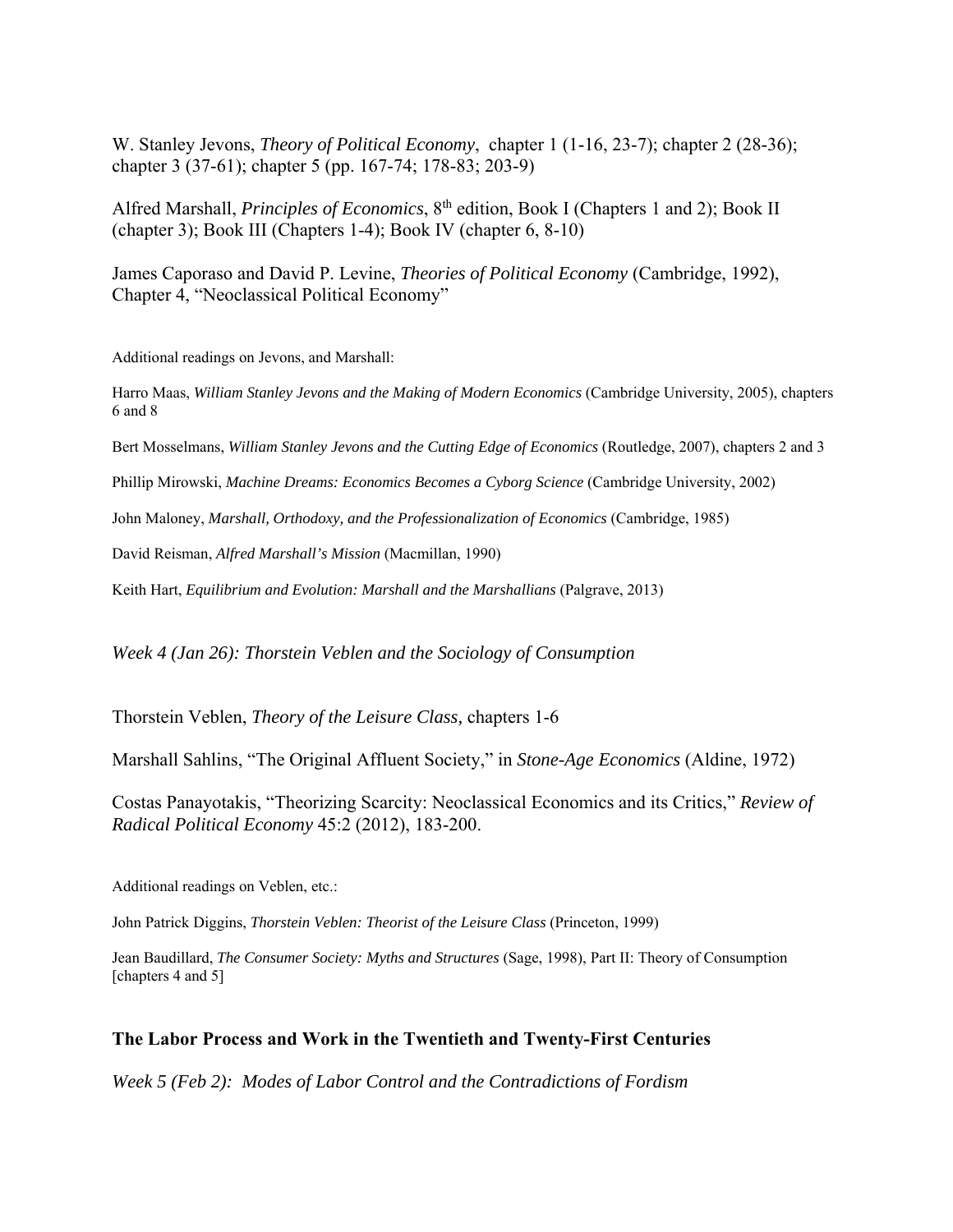Richard Edwards, *Contested Terrain: The Transformation of the Workplace in the Twentieth Century* (Basic Books, 1979), pay special attention to Chapters 1-8.

Rick Baldoz, Charles Koeber and Phillip Kraft, "Making Sense of Work in the Twenty-First Century," in *The Critical Study of Work: Labor, Technology, and Global Production* (Temple, 2001), 3-11

Additional readings on labour process in  $20<sup>th</sup>$  and  $21<sup>st</sup>$  centuries:

Paul Baran and Paul Sweezy, *Monopoly Capitalism* (Monthly Review, 1966)

Raymond Vernon, "International Investment and International Trade in the Product Cycle," *Quarterly Journal of Economics* 80:2 (May 1966), 190-207.

Harry Braverman, *Labor and Monopoly Capitalism* (Monthly Review, 1974).

*The Labour Process and Class Strategies*, CSE Pamphlet no. 1 (Conference of Socialist Economists, 1978)

David Harvey, *The Condition of Postmodernity* (Blackwell, 1989), Part II: "The political-economic transformation of late twentieth-century capitalism"

Alain Lipietz, *Towards a New Economic Order: Postfordism, Ecology and Democracy* (Oxford, 1989), chapters 1 and 2

Guy Standing, *The Precariat: The New Dangerous Class* (Bloomsbury, 2011)

Jeremy Rifkin, *The End of Work: The Decline of the Global Labor Force and the Dawn of the Post-Market Era*  (Putnam, 1995)

Mark Doussard, *Degraded Work: The Struggle at the Bottom on the Labor Market* (University of Minnesota, 2013)

Louis Uchitelle, *The Disposable American: Layoffs and the Consequences* (Vintage, 2007)

Barbara Ehrenreich, *Nickel and Dimed: On (not) Getting By in America* (Owl Books, 2002)

Leslie McCall, *Complex Inequality: Gender, Class and Race in the New Economy* (Routeldge, 2001)

*Week 6 (Feb 9): Global Working Class?* 

Immanuel Ness, *Southern Insurgency and the Coming of the Global Working Class* (Pluto, 2016), Introduction, Part 1, at least one of the chapters in Part II, and the conclusion

Additional Reading:

Ronaldo Munck, "The Precariat: A View from the South," *Third World Quarterly* 34:5 (2013) 747-62.

Ronaldo Munck (ed.) Labour and Globalisation: Results and Prospects (Liverpool, 2004)

Anita Chan (ed), *Walmart in China* (Cornell, 2011)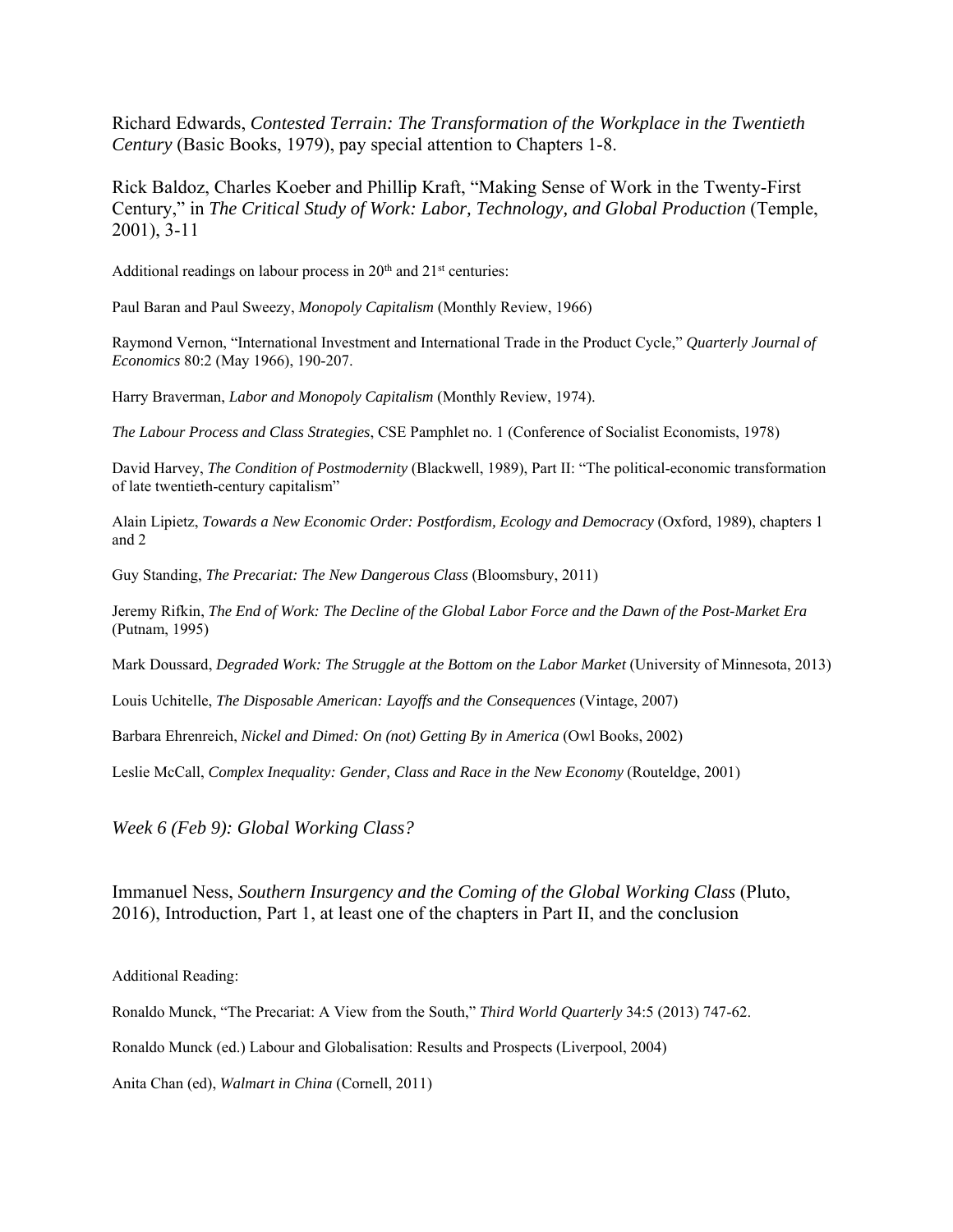Michael Davis, *Planet of Slums* (Verso, 2006)

Melissa Wright, *Disposable Women and Other Myths of Global Capitalism* (New York: Routledge)

Leslie Salzinger, *Genders in Production: Making Workers in Mexico's Global Factories* (Berkeley, 2003)

Rick Baldoz, Charles Koeber, and Phillip Kraft (eds) *The Critical Study of Work: Labor, Technology and Global Production* (Temple, 2001) [various chapters on assembly and service work]

*Week 7 (Feb 16): Work in the Digital Age* 

Nick Dyer-Witheford, *Cyberpolitics: Global Labor in the Digital Vortex* (Pluto, 2015)

*Additional readings on information economy and work in the Twenty-First Century:*

Karen Ho, *Liquidated: An Ethnography of Wall Street* (Duke, 2009)

Rick Baldoz, Charles Koeber, and Phillip Kraft (eds) *The Critical Study of Work: Labor, Technology and Global Production* (Temple, 2001) [various chapters on tech work]

Simon Head, *The New Ruthless Economy: Work and Power in the Digital Age* (Oxford, 2003)

Doug Hentwood, *After the New Economy* (New Press, 2003)

Richard Florida, *The Rise of the Creative Class* (Basic Books, 2002)

Robert Reich, *The Future of Success: Working and Living in the New Economy* (Vintage, 2000)

*Week 8 (Su Feb 19-Su Feb 26) Winter break* 

*Week 9 (Mar 2): Contra Laborist or Productivist Bias* 

Kathi Weeks, *The Problem with Work: Feminism, Marxism, Antiwork Politics, and Postwork Imaginaries* (Duke University, 2011), Introduction, chapters 1, 3 or 4, 5 and epilogue

*Additional readings*:

Max Weber, *The Protestant Ethic and the Spirit of Capitalism* Emile Durkheim, *Professional Ethics and Civic Morals*  Hannah Arendt, *The Human Condition* 

#### **Subjectivity, Consumption, and Governmentality**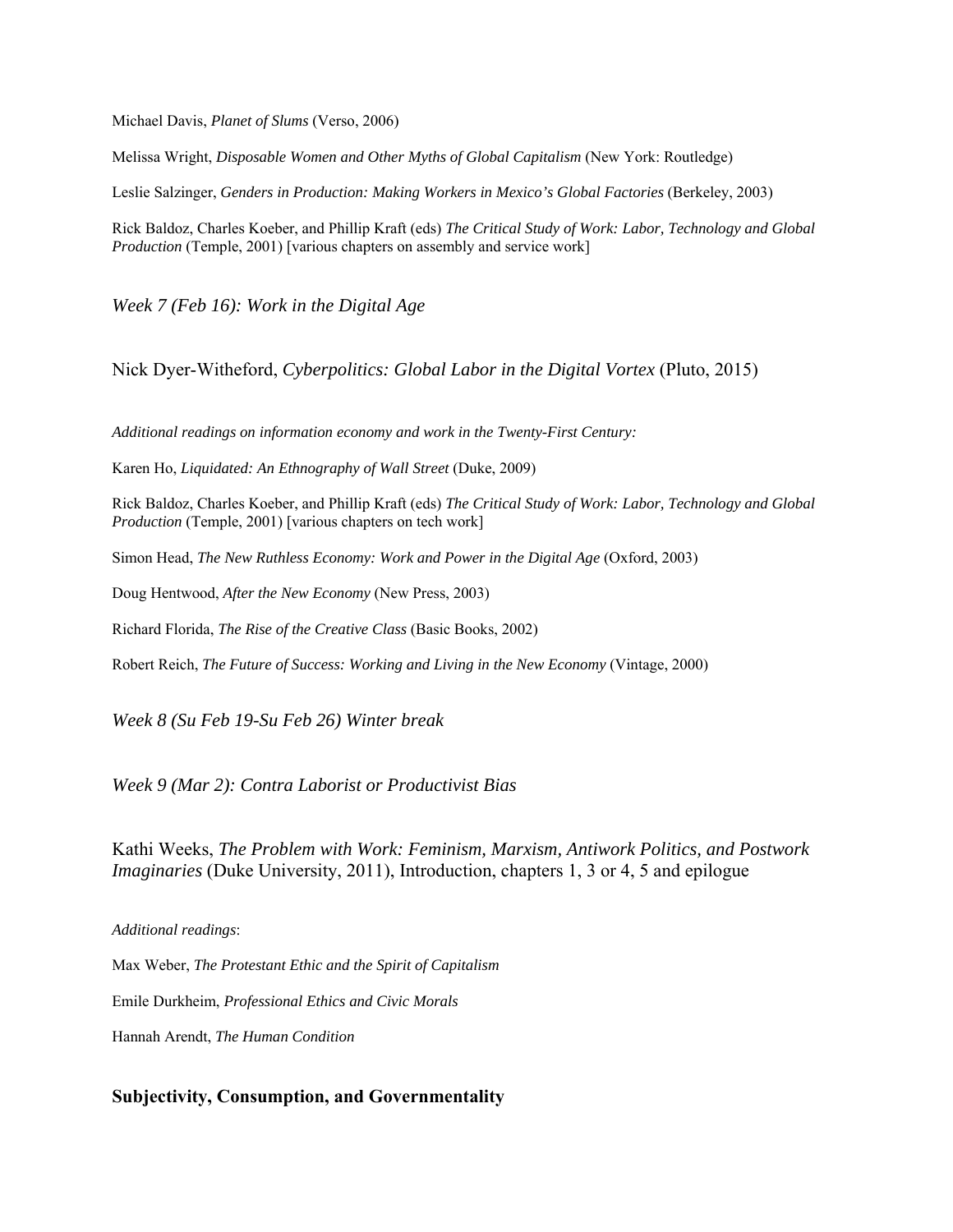*Week 10 (Mar 9): The Subject as Consumer* 

David P. Levine, *Subjectivity in Political Economy: Essays on Wanting and Choosing*  (Routledge, 1998), especially chapters 1-5

*Additional readings* on subjectivity and consumerism

Peter Stearns, *Consumerism in World History: The Global Transformation of Desire* (Routledge, 2001)

Amartya Sen, "Rational Fools: A Critique of the Behavioral Foundations of Economic Theory," *Philosophy and Public Affairs* 6:4 (19770, 317-44.

Samuel Bowles, "Endogenous Preferences: The Cultural Consequences of Markets and other Economic Institutions," *Journal of Economic Literature* XXXVI (1998), 75-111

Keith Stanovich, "Why Humans are (Sometimes) Less Rational Than Other Animals: Cognitive Complexity and the Axioms of Rational Choice," *Thinking and Reasoning* 19:1 (2013), 1-26.

Pierre Bourdieu, *The Social Structures of the Economy* (Polity, 2005)

Daniel Miller, *Capitalism: An Ethnographic Approach* (Berg, 1997)

*Week 11 (Mar 16): Governmentality and the Production of Subjectivity* 

Andrew Rossi, *The Labour of Subjectivity: Foucault on Biopolitics, Economy, Critique*  (Rowman and Littlefield, 2016), especially part 1

*Additional Readings:* 

Michel Foucault, *Society Must be Defended: Lecture at the Collège de France, 1975-6* (Picador, 1997)

Michel Foucault, *The Birth of Biopolitics: Lecture at the Collège de France, 1978-9* (Picador, 2004)

Nikolas Rose and Peter Miller, *Governing the Soul: The Shaping of the Private Self* (Routledge, 1990)

Nikolas Rose and Peter Miller, *Governing the Present: Administering Economic, Social and Personal Life* (Polity, 2008)

*Week 12 (Mar 23): Wealth, Consumption, and Happiness* 

Luigino Bruni, "The 'Happiness transformation problem' in the Cambridge tradition," *European Journal of the History of Economic Though*t 11:3 (2004), 433-51.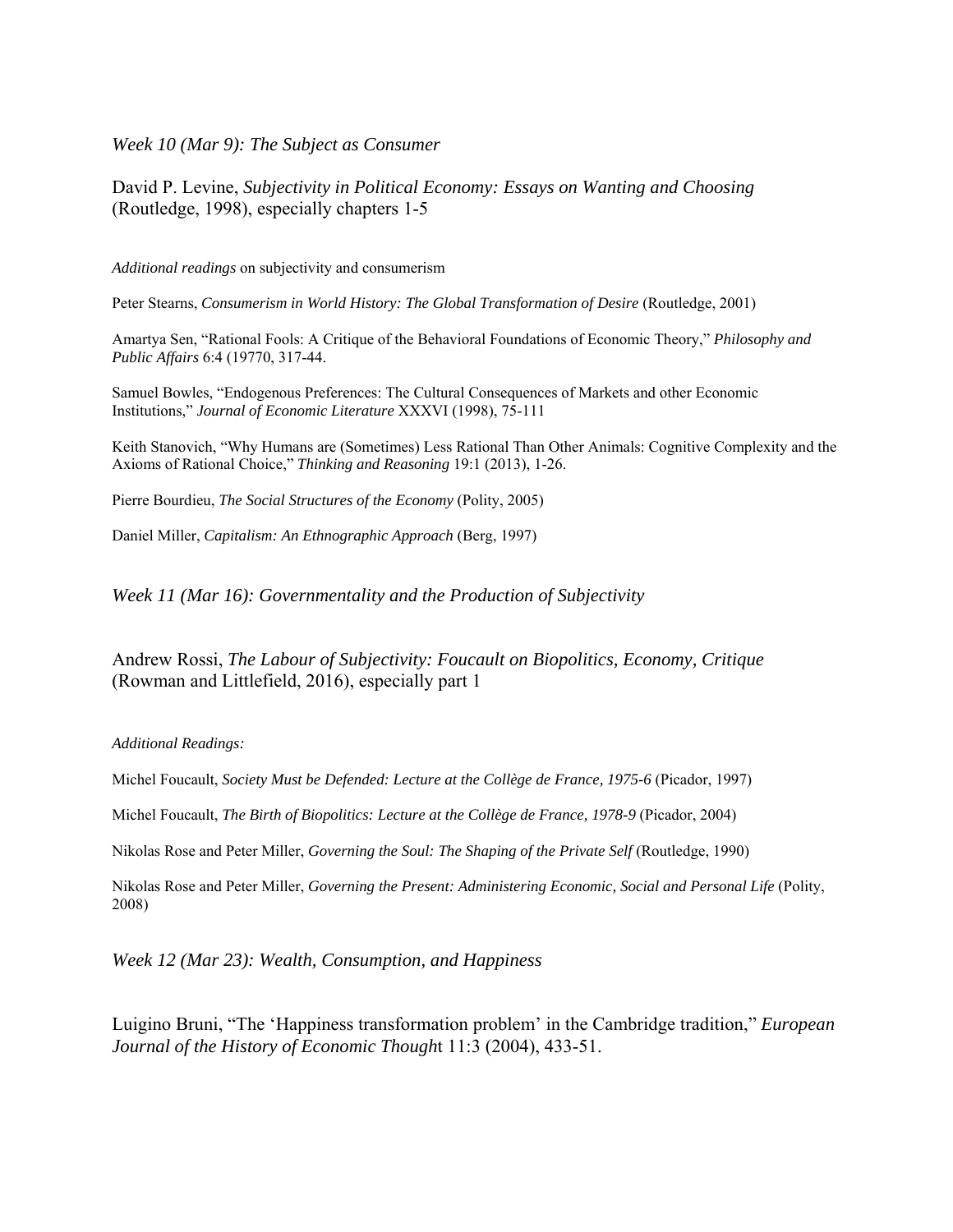Kahneman and Deaton, "High Income Improves Evaluation of life but not Emotional Well-Being," *PNAS: Psychological and Cognitive Sciences* 107:38 (September 2010), 16489-93.

Robert Sidelsky and Edward Sidelsky, *How Much is Enough? Money and the Good Life* (Other Press, 2012), Introduction, chapters 1-4, 6

Additional Readings:

Ed Diener and Robert Biswas-Diener, *Happiness: Unlocking the Mysteries of Psychological Wealth* (Blackwell, 2008)

Carol Graham and Stefano Pettinato, *Happiness and Hardship: Opportunity and Insecurity in New Market Economies* (Brookings, 2002)

Carol Graham, *Happiness around the World: The Paradox of Happy Peasants and Miserable Millonaires* (Oxford, 2009)

Gregg Easterbrook, *The Progress Paradox: How Life Gets Better while People Feel Worse* (Random House, 2003)

Daniel Gilbert, *Stumbling on Happiness* (Vintage, 2005)

Richard Layard, *Happiness: Lessons from a New Science* (Penguin, 2005)

Bruno S. Frey and Alois Stutzer, *Happiness and Economics* (Princeton, 2002)

*Week 13 (Mar 30): Happiness as Industry* 

William Davies, *The Happiness Industry*: *How the Government and Big Business Sold us Well-Being* (Verso, 2015), could skip chapters 4 and 5

Additional readings on the industry/happiness science:

Joelle M. Abi-Rached and Nikolas Rose, *Neuro: The New Brain Sciences and the Management of the Mind*  (Princeton, 2013)

Joseph Henrich, Steven J. Heine and Ara Norenzayan, "The Weirdest People in the World?" *Behavioral and Brain Sciences* 33 (2010), 61-135.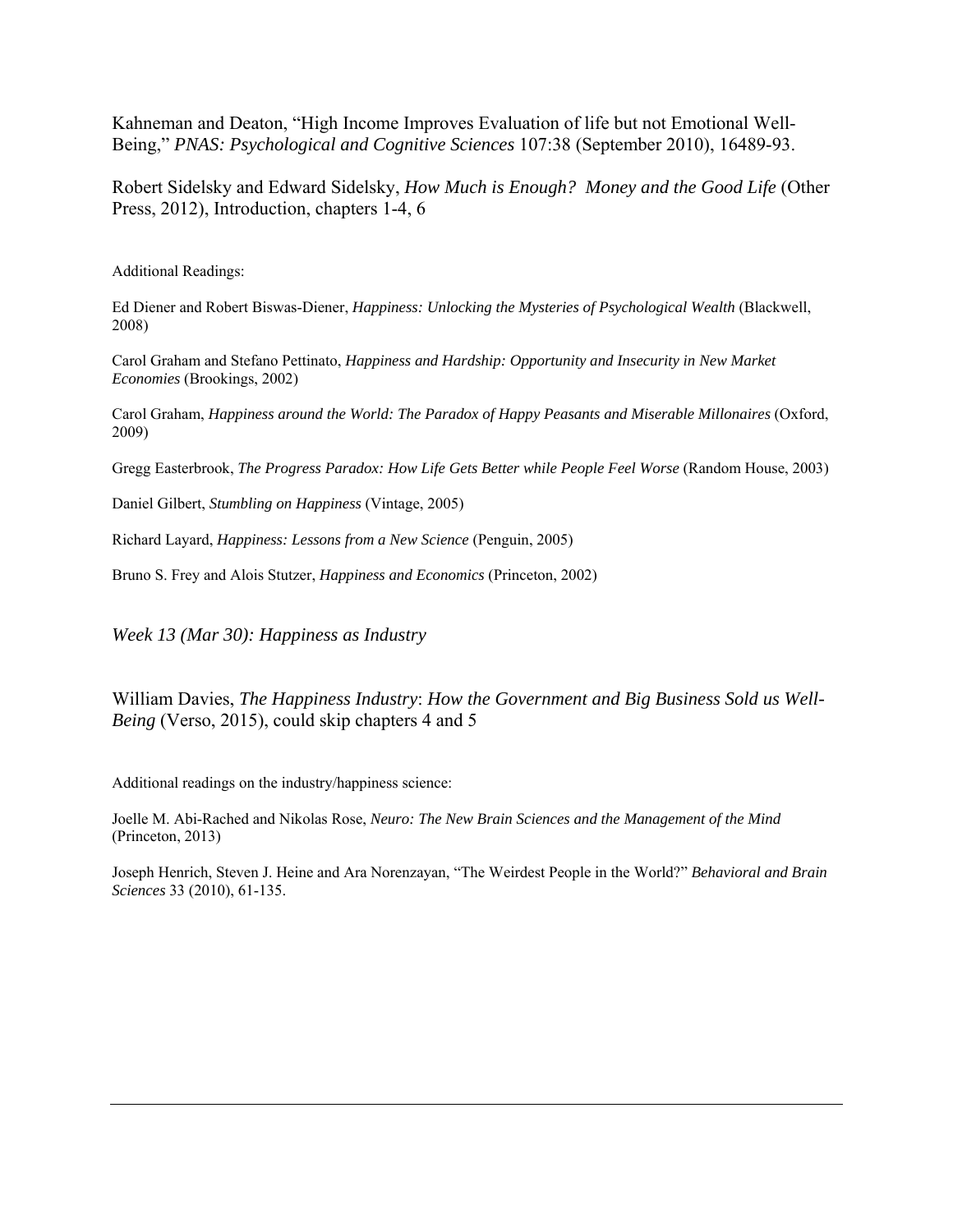### **Academic Accommodations**

The Paul Menton Centre for Students with Disabilities (PMC) provides services to students with Learning Disabilities (LD), psychiatric/mental health disabilities, Attention Deficit Hyperactivity Disorder (ADHD), Autism Spectrum Disorders (ASD), chronic medical conditions, and impairments in mobility, hearing, and vision. If you have a disability requiring academic accommodations in this course, please contact PMC at 613-520-6608 or pmc@carleton.ca for a formal evaluation. If you are already registered with the PMC, contact your PMC coordinator to send me your *Letter of Accommodation* at the beginning of the term, and no later than two weeks before the first in-class scheduled test or exam requiring accommodation (*if applicable*). After requesting accommodation from PMC, meet with me to ensure accommodation arrangements are made. Please consult the PMC website for the deadline to request accommodations for the formally-scheduled exam (*if applicable*).

**For Religious Observance:** Students requesting accommodation for religious observances should apply in writing to their instructor for alternate dates and/or means of satisfying academic requirements. Such requests should be made during the first two weeks of class, or as soon as possible after the need for accommodation is known to exist, but no later than two weeks before the compulsory academic event. Accommodation is to be worked out directly and on an individual basis between the student and the instructor(s) involved. Instructors will make accommodations in a way that avoids academic disadvantage to the student. Instructors and students may contact an Equity Services Advisor for assistance (www.carleton.ca/equity).

**For Pregnancy:** Pregnant students requiring academic accommodations are encouraged to contact an Equity Advisor in Equity Services to complete a *letter of accommodation*. Then, make an appointment to discuss your needs with the instructor at least two weeks prior to the first academic event in which it is anticipated the accommodation will be required.

**Plagiarism:** The University Senate defines plagiarism as "presenting, whether intentional or not, the ideas, expression of ideas or work of others as one's own." This can include:

- reproducing or paraphrasing portions of someone else's published or unpublished material, regardless of the source, and presenting these as one's own without proper citation or reference to the original source;
- submitting a take-home examination, essay, laboratory report or other assignment written, in whole or in part, by someone else;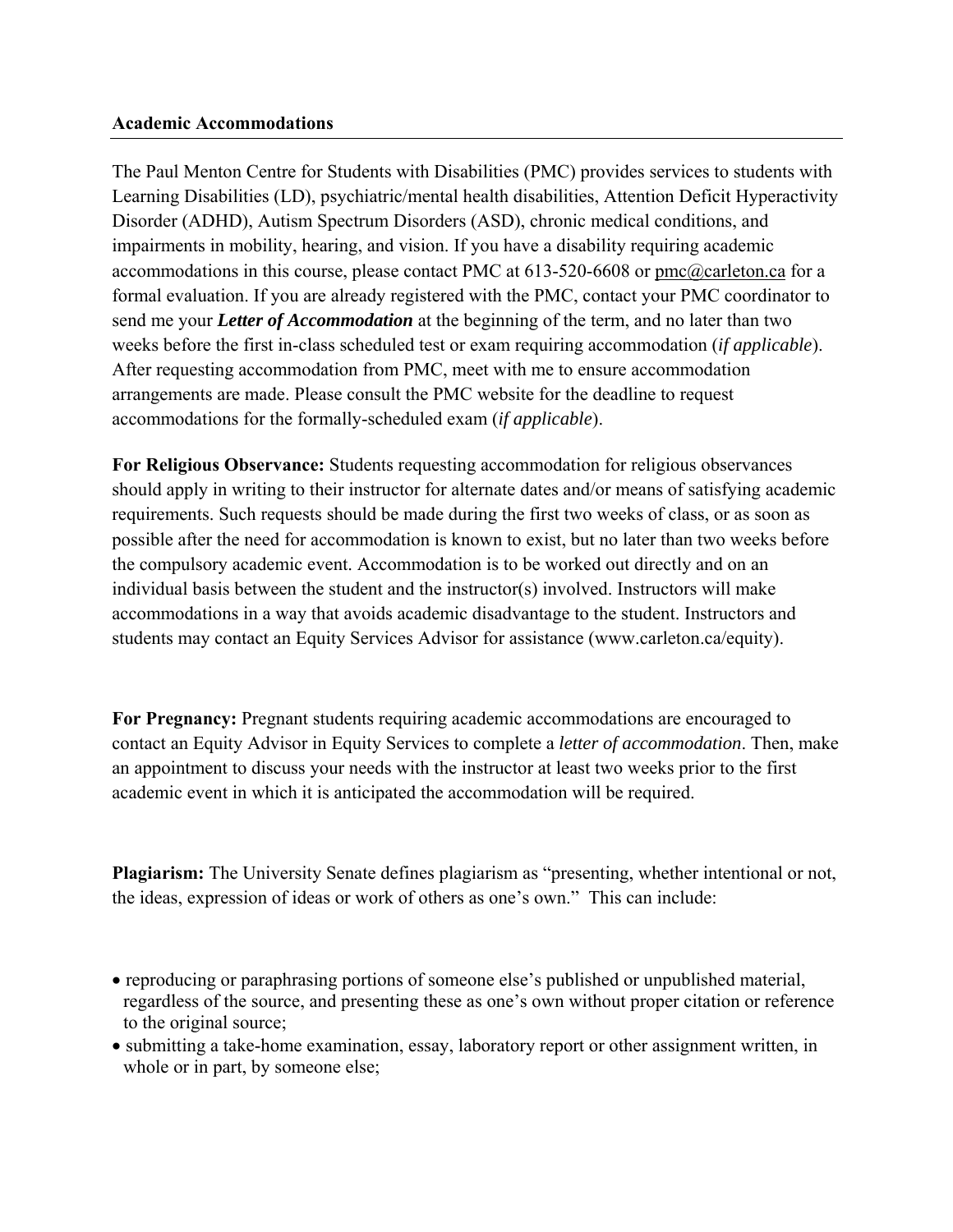- using ideas or direct, verbatim quotations, or paraphrased material, concepts, or ideas without appropriate acknowledgment in any academic assignment;
- using another's data or research findings;
- failing to acknowledge sources through the use of proper citations when using another's works and/or failing to use quotation marks;
- handing in "substantially the same piece of work for academic credit more than once without prior written permission of the course instructor in which the submission occurs.

Plagiarism is a serious offence which cannot be resolved directly with the course's instructor. The Associate Deans of the Faculty conduct a rigorous investigation, including an interview with the student, when an instructor suspects a piece of work has been plagiarized. Penalties are not trivial. They may include a mark of zero for the plagiarized work or a final grade of "F" for the course.

Student or professor materials created for this course (including presentations and posted notes, labs, case studies, assignments and exams) remain the intellectual property of the author(s). They are intended for personal use and may not be reproduced or redistributed without prior written consent of the author(s).

**Submission and Return of Term Work:** Papers must be submitted directly to the instructor according to the instructions in the course outline and will not be date-stamped in the departmental office. Late assignments may be submitted to the drop box in the corridor outside B640 Loeb. Assignments will be retrieved every business day at **4 p.m.**, stamped with that day's date, and then distributed to the instructor. For essays not returned in class please attach a **stamped, self-addressed envelope** if you wish to have your assignment returned by mail. Final exams are intended solely for the purpose of evaluation and will not be returned.

**Grading:** Standing in a course is determined by the course instructor, subject to the approval of the faculty Dean. Final standing in courses will be shown by alphabetical grades. The system of grades used, with corresponding grade points is:

| Percentage | Letter grade | 12-point scale Percentage |       | Letter grade | 12-point scale |
|------------|--------------|---------------------------|-------|--------------|----------------|
| 90-100     | A+           |                           | 67-69 |              |                |
| 85-89      | A            | 11                        | 63-66 |              |                |
| 80-84      | A-           | 10                        | 60-62 |              |                |